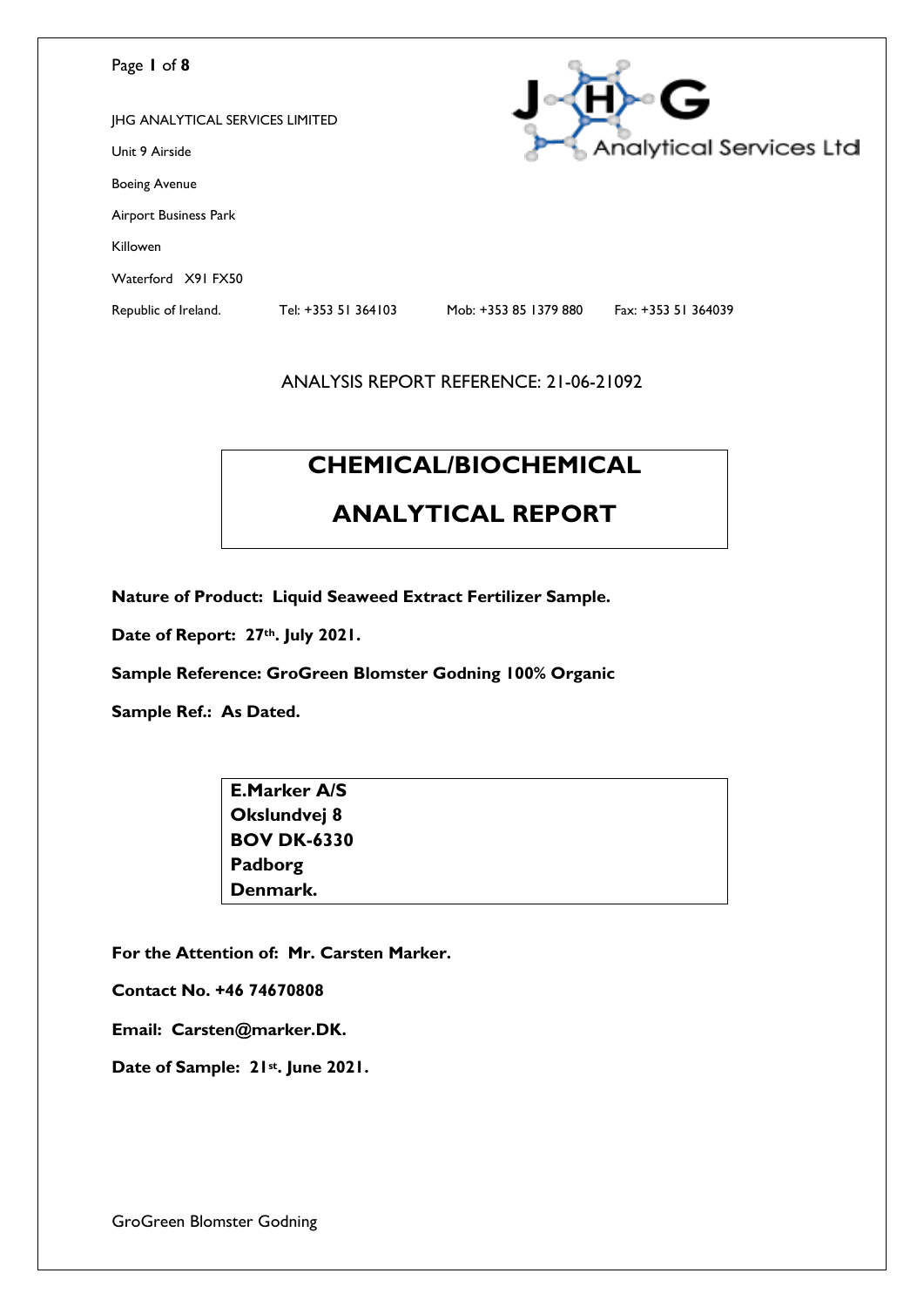

## Bioactives Profile

| Parameter                | <b>LOD</b> | <b>Method Type</b> | <b>Units</b> | <b>Results</b> |
|--------------------------|------------|--------------------|--------------|----------------|
| <b>Alginic acid</b>      | 0.002%     | HPLC-PDA           | % mass.      | 8.600%         |
| β-D-mannuronic acid      |            |                    |              | 6.800%         |
| α-L-guluronic acid       |            |                    |              | 1.800%         |
| Laminarin                | 0.002%     | <b>HPLC-PDA</b>    | % mass.      | 3.000%         |
| 1,3-β-D-glucopyranose    |            |                    |              | 2.235%         |
| 1,3-β-D-galactopyranose  |            |                    |              | 0.665%         |
| Fucoidan                 | 0.002%     | <b>HPLC-PDA</b>    | % mass.      | 1.480%         |
| <b>Sulphated Fucans</b>  |            |                    |              | 0.880%         |
| <b>Sulphated Mannans</b> |            |                    |              | 0.600%         |
| <b>Mannitol</b>          | 0.002%     | <b>HPLC-PDA</b>    | % mass.      | 0.916%         |

# Sugars Analysis

| Parameter         | <b>Method of Analysis</b> | <b>Method Reference</b> | <b>Units</b> | <b>Reported Levels</b> |
|-------------------|---------------------------|-------------------------|--------------|------------------------|
| Carbohydrate      | HPLC-PDA                  | ISO 11292               | $%$ mass     | 19.450%                |
| Sucrose           |                           |                         |              | 13.125%                |
| $\alpha$ -Glucose |                           |                         |              | 0.530%                 |
| β-Glucose         |                           |                         |              |                        |
| Fructose          |                           |                         |              | 1.512%                 |
| Glucopyranose     |                           |                         |              | 2.100%                 |
| Galactofuranose   |                           |                         |              | 0.179%                 |
| Raffinose         |                           |                         |              | 1.468%                 |
| Inositol          |                           |                         |              | 0.500%                 |
|                   |                           |                         |              |                        |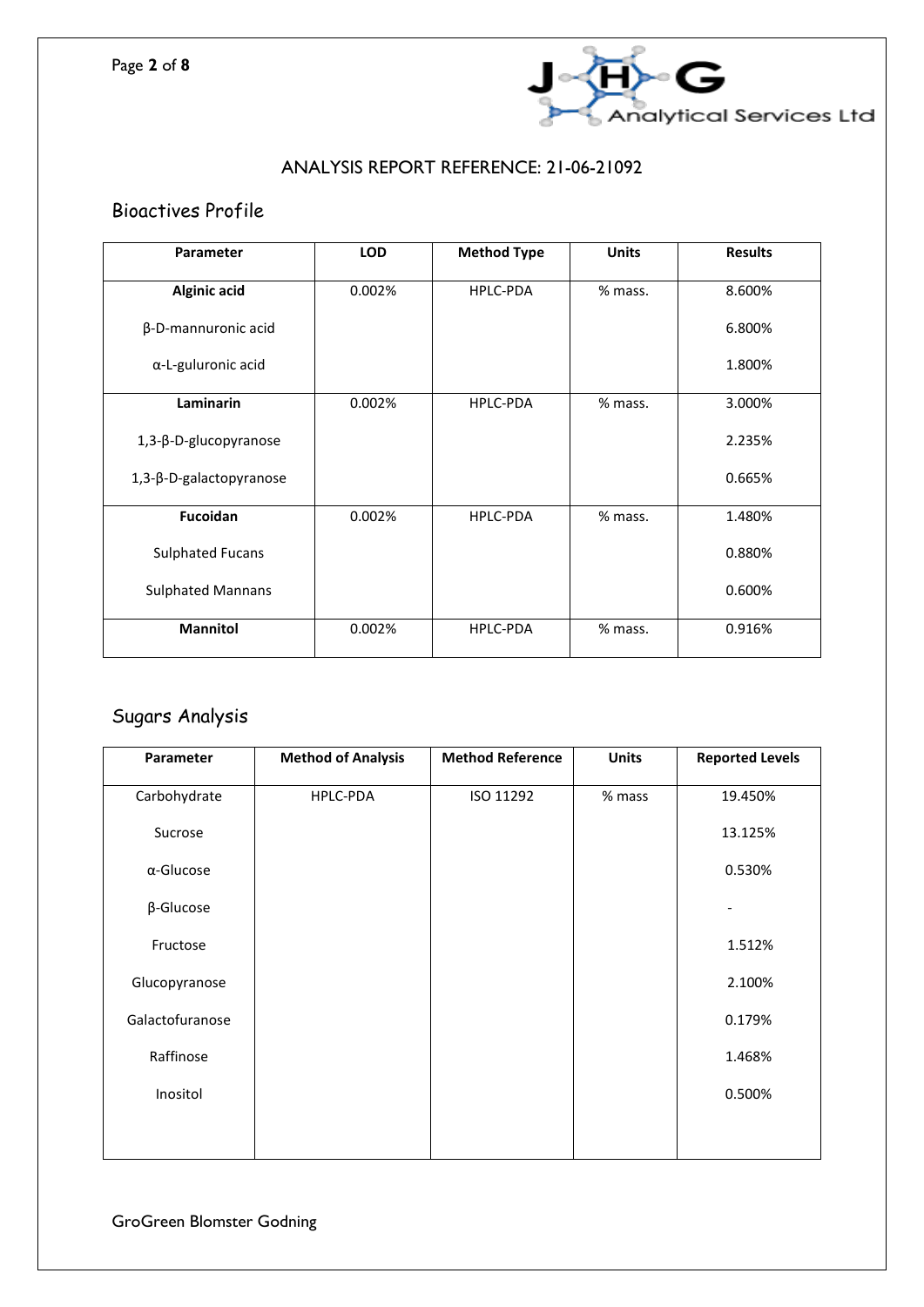

# Chemical Compositional

| <b>Parameter</b>      | <b>Method of Analysis</b> | <b>Method</b>    | <b>Units</b> | Reported |
|-----------------------|---------------------------|------------------|--------------|----------|
|                       |                           | Reference        |              | Levels   |
| Potassium as K.       | ICP-OES                   | <b>APHA 3500</b> | % weight     | 4.675%   |
| Phosphorus as P.      | ICP-OES                   | <b>APHA 3500</b> | % weight     | 0.224%   |
| Nitrogen as N.        | Kjeldahl Distillation     | <b>APHA 3500</b> | % weight     | 2.988%   |
| Organic (Ureic)       |                           |                  |              | 2.945%   |
| Inorganic (Anionic)   |                           |                  |              | 0.043%   |
| Iron as Fe.           | ICP-OES                   | APHA 3500        | % weight     | 0.390%   |
| Elemental Sulphur S.  | <b>Elemental Analyser</b> | In-House Method  | % weight     | 0.668%   |
| pH Value              | Electrometric             | In-House Method  | pH Units     | 4.89     |
| <b>Organic Matter</b> | <b>Elemental Analyser</b> | In-House Method  | % weight     | 1.400%   |
| Specific Gravity      | Densitometry              | In-House Method  | $g/L^{-1}$ . | 1.038    |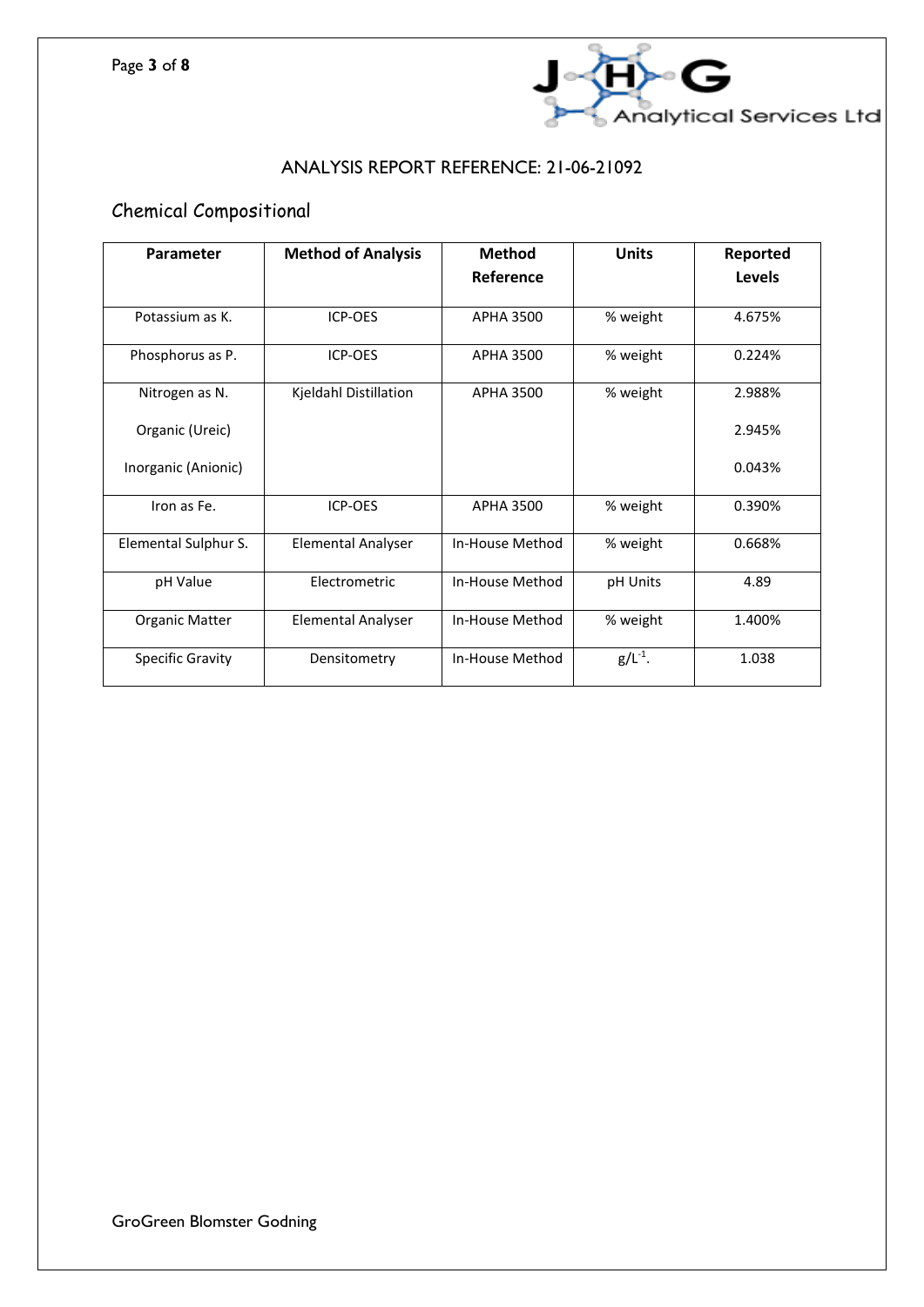

# Trace Minerals Analysis

| Parameter               | <b>Method of Analysis</b> | <b>Method</b>    | <b>Units</b> | Reported  |
|-------------------------|---------------------------|------------------|--------------|-----------|
|                         |                           | Reference        |              | Levels    |
| Magnesium as Mg.        | <b>ICP-OES</b>            | <b>APHA 3500</b> | % weight     | 0.124%    |
| Calcium as Ca.          | ICP-OES                   | <b>APHA 3500</b> | % weight     | 0.094%    |
| Sodium as Na.           | ICP-OES                   | APHA 3500        | % weight     | 0.075%    |
| Manganese as Mn.        | ICP-OES                   | <b>APHA 3500</b> | % weight     | 0.045%    |
| Zinc as Zn.             | ICP-OES                   | <b>APHA 3500</b> | % weight     | 0.077%    |
| Copper as Cu            | ICP-OES                   | <b>APHA 3500</b> | % weight     | 0.068%    |
| lodine as <sub>l2</sub> | IC/ICP-OES                | <b>APHA 3500</b> | % weight     | 0.012%    |
| Selenium as Se          | ICP-OES                   | <b>APHA 3500</b> | % weight     | 0.004%    |
| Chromium as Cr          | <b>ICP-OES</b>            | <b>APHA 3500</b> | % weight     | < 0.0002% |
| Molybdenum as Mo.       | <b>ICP-OES</b>            | <b>APHA 3500</b> | % weight     | < 0.0001% |
| Boron as B.             | ICP-OES                   | <b>APHA 3500</b> | % weight     | < 0.0002% |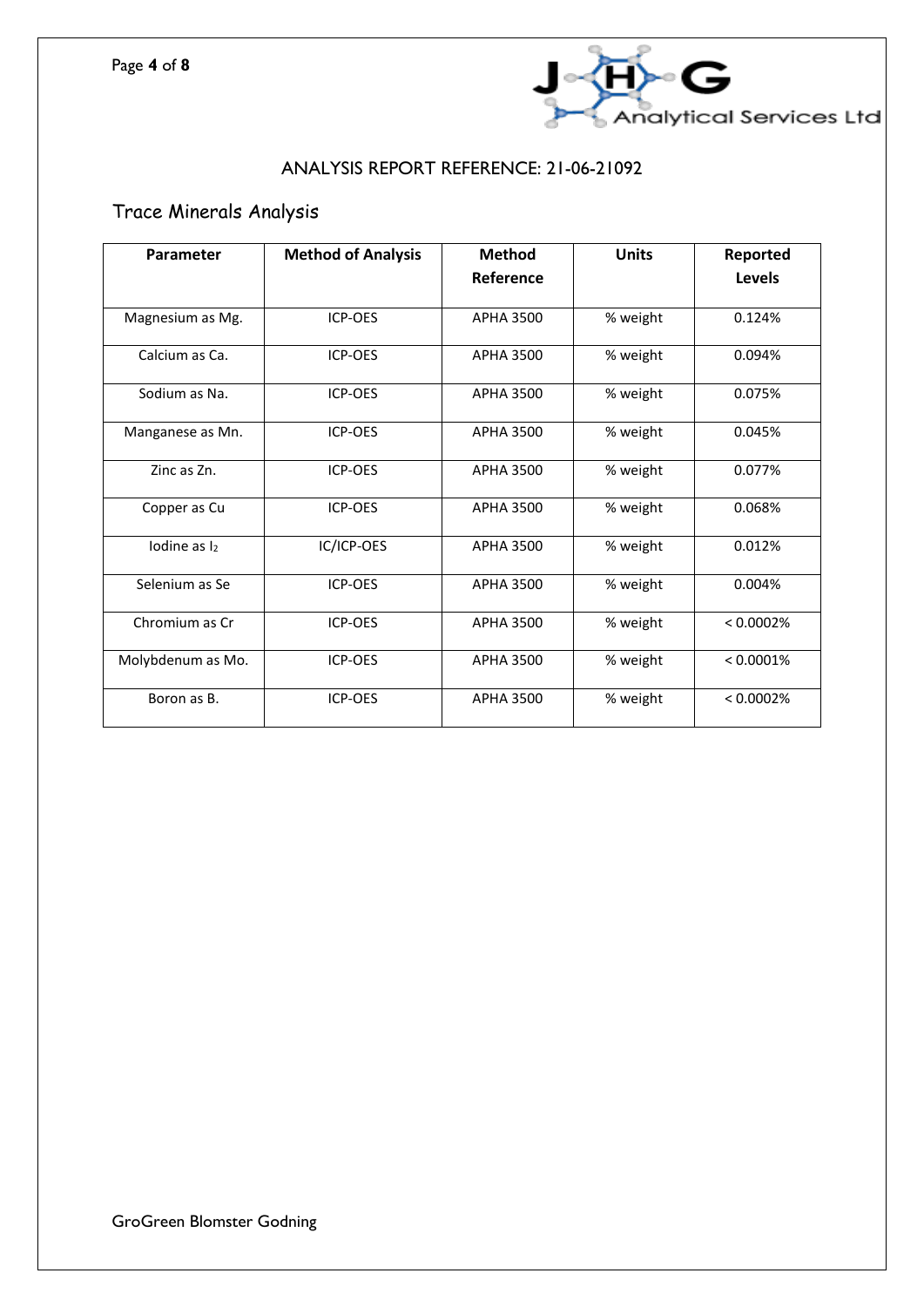

# Amino Acids Profile

| Parameter     | <b>Method of</b> | <b>Method</b> | <b>Units</b> | <b>Reported Levels</b> |
|---------------|------------------|---------------|--------------|------------------------|
|               | <b>Analysis</b>  | Reference     |              |                        |
| Glutamic acid | LC-MS            | JHG-097       | mg/100mls.   | 167                    |
| Aspartic acid | LC-MS            | JHG-097       | mg/100mls.   | 213                    |
| Arginine      | LC-MS            | JHG-097       | mg/100mls.   | 155                    |
| Glycine       | LC-MS            | JHG-097       | mg/100mls.   | 148                    |
| Alanine       | LC-MS            | JHG-097       | mg/100mls.   | 99                     |
| Serine        | LC-MS            | JHG-097       | mg/100mls.   | 76                     |
| Proline       | LC-MS            | JHG-097       | mg/100mls.   | 55                     |
| Leucine       | LC-MS            | JHG-097       | mg/100mls.   | 111                    |
| Tyrosine      | LC-MS            | JHG-097       | mg/100mls.   | 89                     |
| Valine        | LC-MS            | JHG-097       | mg/100mls.   | 125                    |
| Methionine    | LC-MS            | JHG-097       | mg/100mls.   | 147                    |
| Histidine     | LC-MS            | JHG-097       | mg/100mls.   | 38                     |
| Iso-Leucine   | LC-MS            | JHG-097       | mg/100mls.   | 77                     |
| Cystine       | LC-MS            | JHG-097       | mg/100mls.   | 141                    |
| Phenylalanine | LC-MS            | JHG-097       | mg/100mls.   | 156                    |
| Tryptophan    | LC-MS            | JHG-097       | mg/100mls.   | 29                     |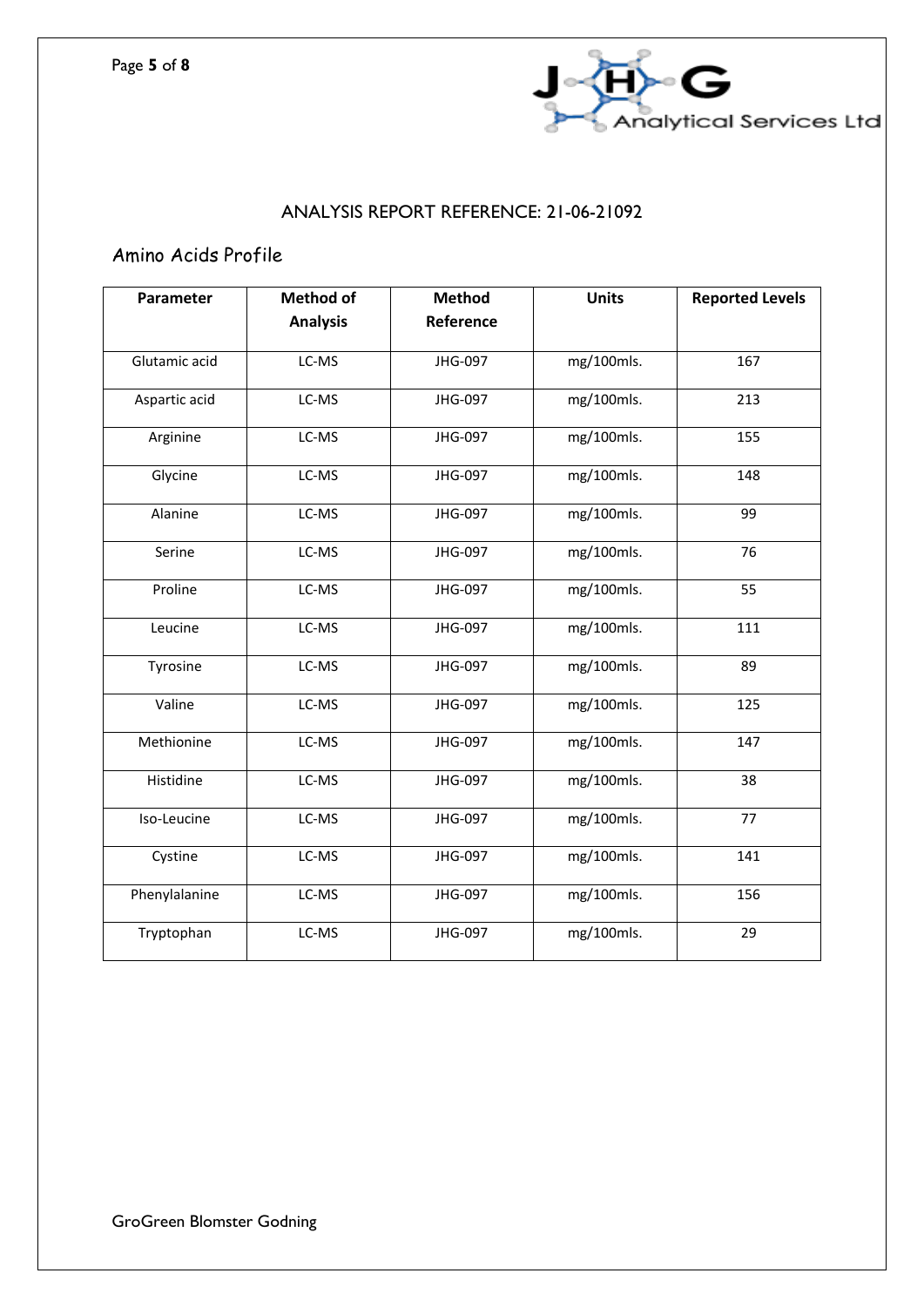

### Plant Hormones Profile

| Parameter                       | <b>Method of Analysis</b> | <b>Method Reference</b> | <b>Units</b> | Reported |
|---------------------------------|---------------------------|-------------------------|--------------|----------|
|                                 |                           |                         |              | Levels   |
| <b>Betaines Content</b>         | HPLC-PDA                  | JHG-088                 | % weight     | 0.004%   |
| <b>Auxins Content</b>           | HPLC-PDA                  | JHG-088                 | ppm.         | 7.75     |
| <b>Gibberellins Content</b>     | <b>HPLC-PDA</b>           | JHG-088                 | ppm.         | 6.90     |
| <b>Cytokinins Content</b>       | HPLC-PDA                  | JHG-088                 | ppm.         | 5.50     |
| <b>Strigolactones Content</b>   | HPLC-PDA                  | JHG-088                 | ppm.         | < 0.002  |
| <b>Brassinosteroids Content</b> | HPLC-PDA                  | JHG-088                 | ppm.         | < 0.002  |

# Heavy Metals Analysis

| <b>Heavy Metal</b>     | <b>Method of Analysis</b> | <b>Units</b>  | <b>Reported Results</b> |
|------------------------|---------------------------|---------------|-------------------------|
| Arsenic (Inorganic)    | ICP-OES                   | mg/L. (ppm)   | < 0.0002                |
| Arsenosugars (Organic) | ICP/IC-OES                | mg/L. (ppm)   | 0.400                   |
| Antimony as Sb.        | ICP-OES                   | mg/L. (ppm)   | < 0.002                 |
| Cadmium as Cd.         | ICP/IC-OES                | mg/L. (ppm)   | < 0.0005                |
| Mercury as Hg.         | Cold Vapour A.A.S.        | mg/L. (ppm)   | < 0.0005                |
| Lead as Pb.            | ICP-OES                   | mg/L. (ppm)   | < 0.002                 |
| Chromium as $Cr6$ +.   | ICP/IC-OES                | mg/L. (ppm)   | < 0.002                 |
| Nickel as Ni.          | <b>ICP-OES</b>            | $mg/L.$ (ppm) | < 0.002                 |
| Silver as Ag.          | <b>ICP-OES</b>            | $mg/L.$ (ppm) | < 0.002                 |
| Vanadium as V.         | ICP/IC-OES                | mg/L. (ppm)   | < 0.002                 |
| Tin as Sn.             | ICP-OES                   | $mg/L.$ (ppm) | < 0.002                 |
| Aluminium as Al.       | ICP/IC-OES                | mg/L. (ppm)   | < 0.002                 |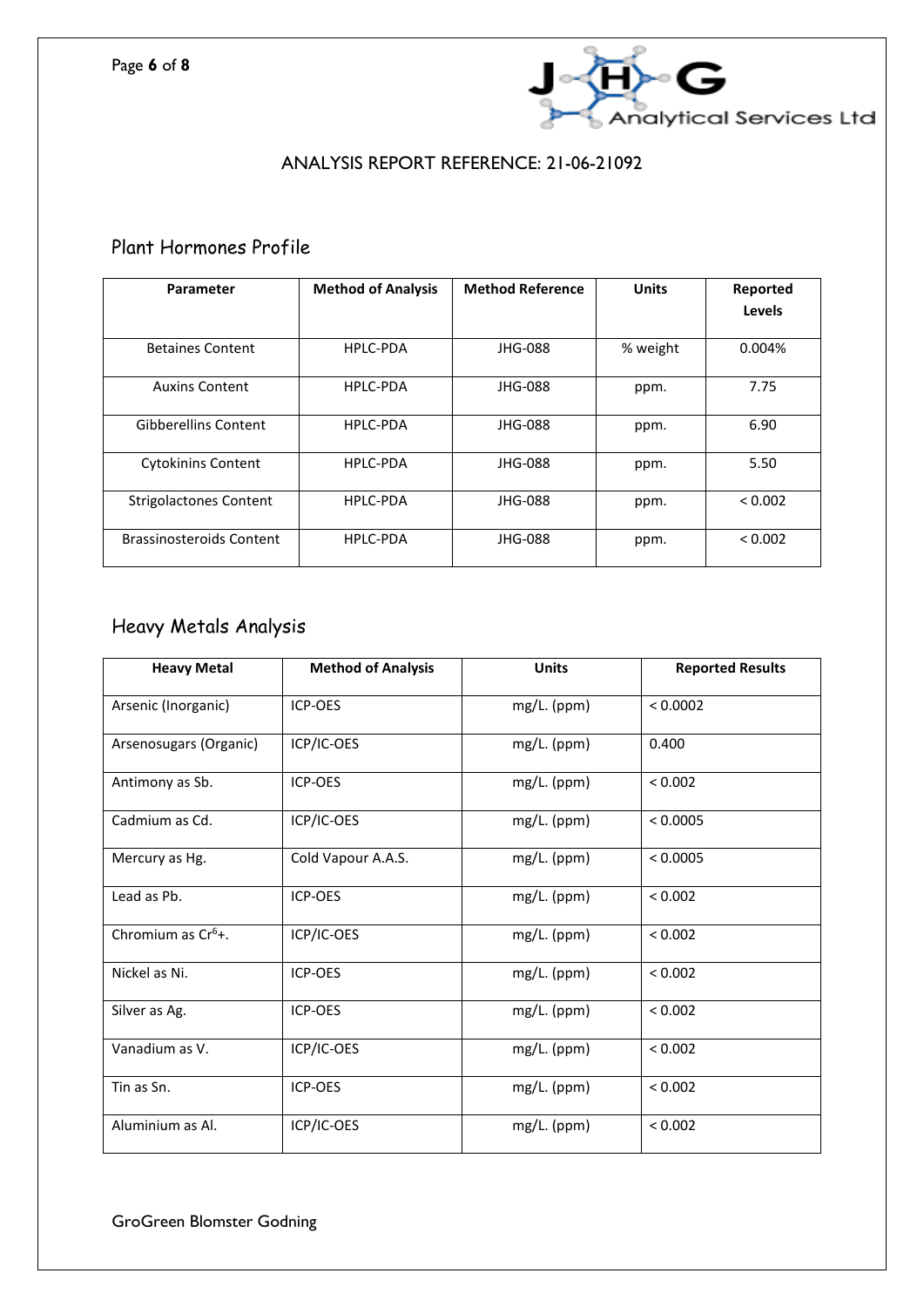

# Herbicide Residues Analysis

| Parameter                     | <b>Method of</b> | <b>Method</b>    | <b>Units</b> | Reported |
|-------------------------------|------------------|------------------|--------------|----------|
|                               | <b>Analysis</b>  | Reference        |              | Levels   |
| Sulfonyl Ureas/Ureas          | UHPLC-MS         | APHA 6630        | $\mu$ g/ml.  | < 0.004  |
| Imidazolinones/Diphenylethers | UHPLC-MS         | APHA 6630        | $\mu$ g/ml.  | < 0.005  |
| Phenoxy/Chlorophenoxy         | UHPLC-MS         | APHA 6630        | $\mu$ g/ml.  | < 0.006  |
| Dinitroalinine/Acetamides     | UHPLC-MS         | APHA 6630        | $\mu$ g/ml.  | < 0.002  |
| Bipyridillums/Triketones      | UHPLC-MS         | APHA 6630        | $\mu$ g/ml.  | < 0.004  |
| Thicarbamates                 | UHPLC-MS         | APHA 6630        | $\mu$ g/ml.  | < 0.035  |
| Glyphosate/Glufosinate        | UHPLC-MS         | APHA 6630        | $\mu$ g/ml.  | < 0.002  |
| Atrazine desethyl deisopropyl | UHPLC-MS         | APHA 6630        | $\mu$ g/ml.  | < 0.001  |
| Atrazine deisopropyl          | UHPLC-MS         | APHA 6630        | µg/ml.       | < 0.003  |
| Atrazine desethyl             | UHPLC-MS         | APHA 6630        | µg/ml.       | < 0.002  |
| Simazine                      | UHPLC-MS         | APHA 6630        | µg/ml.       | < 0.005  |
| Terbutylazine desethyl        | UHPLC-MS         | APHA 6630        | µg/ml.       | < 0.001  |
| Atrazine                      | UHPLC-MS         | APHA 6630        | µg/ml.       | < 0.001  |
| Terbutryn                     | UHPLC-MS         | APHA 6630        | $\mu$ g/ml.  | < 0.001  |
| Terbutylazine                 | UHPLC-MS         | APHA 6630        | $\mu$ g/ml.  | < 0.001  |
| Alachlor                      | UHPLC-MS         | APHA 6630        | $\mu$ g/ml.  | < 0.004  |
| Metolachlor                   | UHPLC-MS         | APHA 6630        | $\mu$ g/ml.  | < 0.005  |
| Aminopyralid                  | LS-MS-MS         | <b>APHA 6630</b> | $\mu$ g/ml.  | < 0.001  |
| Clopyralid                    | LS-MS-MS         | <b>APHA 6630</b> | $\mu$ g/ml.  | < 0.001  |
| Triclopyr                     | LS-MS-MS         | <b>APHA 6630</b> | µg/ml.       | < 0.002  |